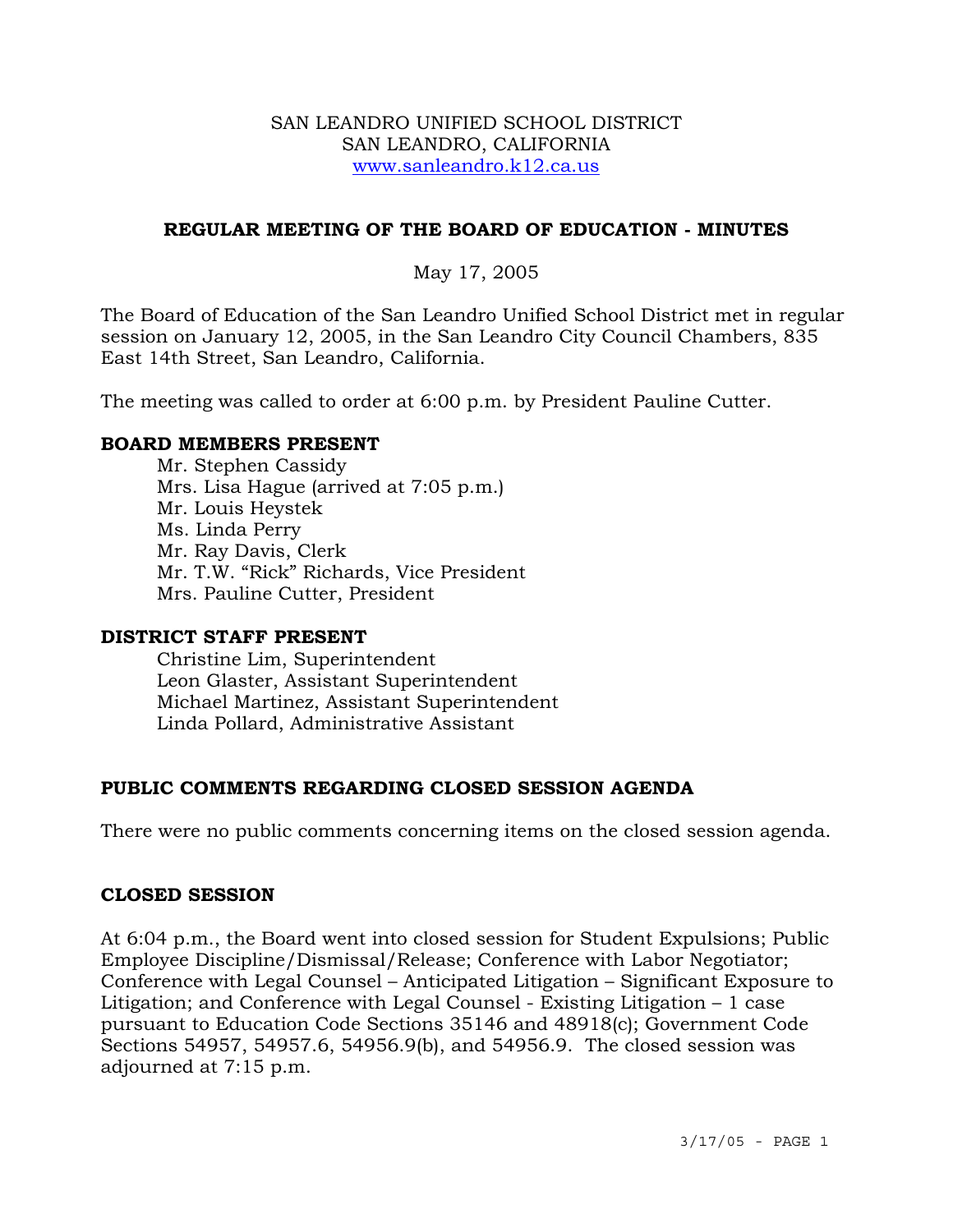The Board returned to open session at 7:20 p.m. with the Pledge of Allegiance to the Flag. President Cutter said the Board had been in closed session and the following action was taken:

- On a motion made by Mr. Davis and seconded by Mr. Richards, the Board accepted a settlement agreement pertaining to employee #9823, a certificated employee. The substance of the agreement provides that the employee will resign effective immediately and receive wages through June, 2005, in exchange for a full release of all claims, known or unknown, against the District by a 6-0 vote. Mrs. Hague was absent from this vote. She arrived at 7:05 p.m.
- On a motion made by Mr. Davis and seconded by Mr. Richards, the Board agreed not to hear a grievance submitted by SLTA by a 6-1 vote. Mr. Cassidy voted no.

# **APPROVAL OF AGENDA**

President Cutter announced and invited everyone to the community forum on May 23, 2005, 6:30 p.m., in the San Leandro High School cafeteria, to discuss the future of San Leandro's schools.

Superintendent Lim said that the presentation of a Certificate of Recognition from Felix Elizalde, Alameda County Board of Education member to Pascuala Arellano, President of Padres Unidos, would be rescheduled as Pascuala was unable to attend tonight's meeting.

On a motion made by Mr. Richards and seconded by Ms. Perry, the Board approved the agenda for the regular meeting of May 17, 2005 by a 7-0 vote as amended.

**REPORTS** Student Representatives' Reports – San Leandro High School student representatives Matthew Low, currently ASB Treasure and next year's ASB President and Diane Martinez, currently the Junior Class Vice President and next year's ASB Vice President, updated the Board on school activities including SLAM Awards, June 1; SLTA Scholarship Tea; Clean and Sober Graduation Assembly, May 18; Unity Day Assembly, May 19; Cultural Faire and *Nocha de Carnival*  dance; San Leandro City Senior Ball sponsored by the Key Club; Senior Grad trip, May 26-29; Spring Concert, May 24-25; and fall sports' practices are commencing.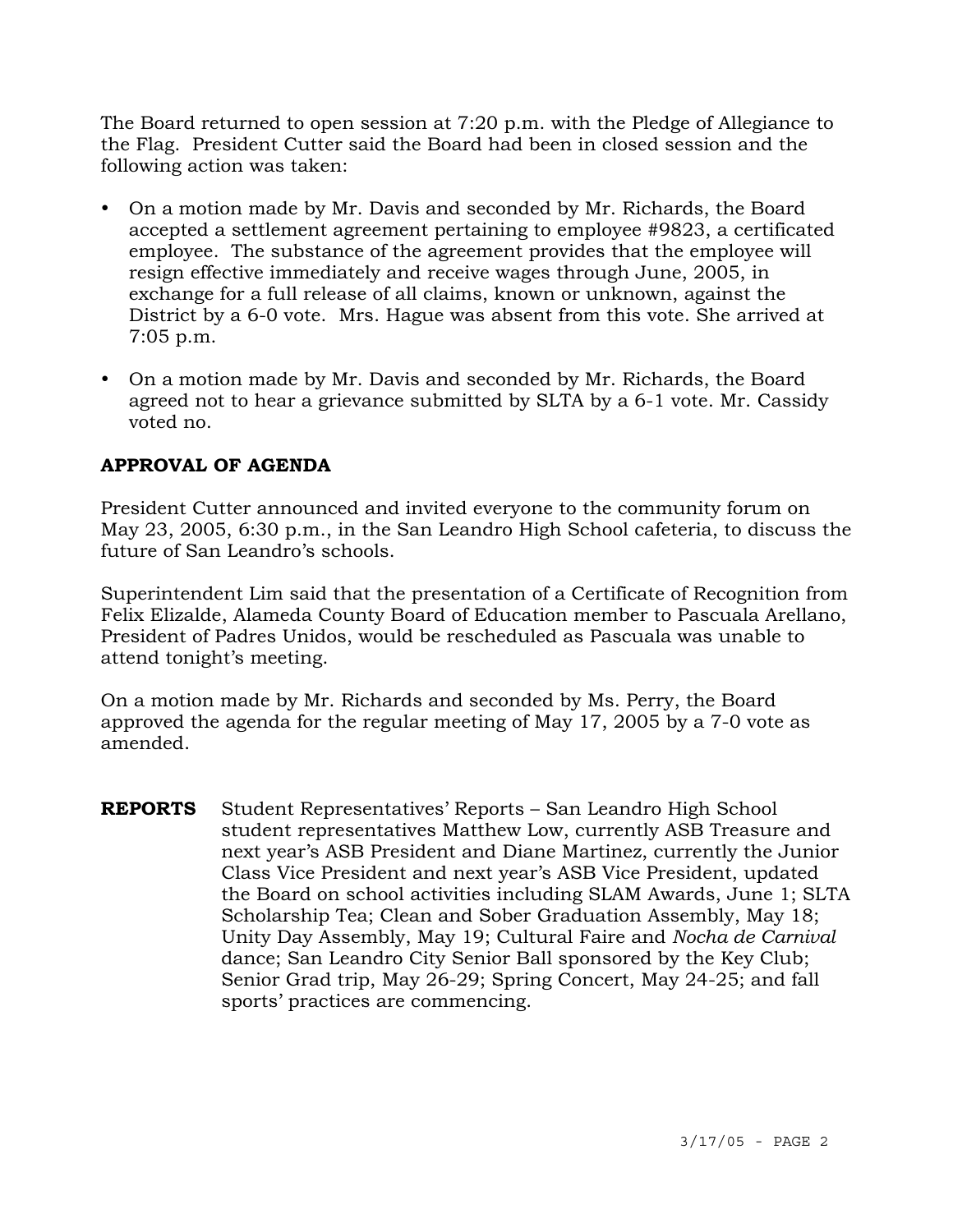#### **PRESENTATIONS**

President Cutter and Jeni Engler presented Certificates of Commendations to the following people in recognition of their time and effort towards the success of San Leandro High School's musical production of *Bat Boy*:

| • Stacey Ardelean, Director | •Tania Johnson, Musical Director |
|-----------------------------|----------------------------------|
| •Jane Davis                 | •Paul Davis                      |
| •Jeni Engler                | •Chris Modifer                   |
| •Rilia Sander               | •Joe Sander                      |
| •Claire McKean              | •Mary Therese Schweickert-Stary  |
| $\bullet$ Sheila Stattler   | •Afton Badger                    |
| •Elaine Teserero            | •Randy Olson                     |
| •Elizabeth Ojakian          | •Becky Davis                     |
|                             |                                  |

- \* A Certificate of Commendation will be sent to San Leandro High School teacher Robin Richardson for her heroic assistance to a student.
- Deirdre Lasher, Director of Special Services presented Certificates of Commendation to the following recipients of the Mid-Alameda County Special Education Local Plan Area (MAC SELPA) "Excellence in Special Education Award" for their dedicated, compassionate and outstanding service to the Special Education students of San Leandro:
	- y Linda Alexander, Special Education Secretary
	- y Amy Ellerman, Special Day Class Teacher, Bancroft Middle School
	- Dinah Withers, Special Day Class Teacher, Garfield Elementary
	- Charlotte Gerow, Instructional Assistant, Monroe Elementary

 Ms Perry congratulated the Special Education winners and, as chair of the MAC SELPA, announced that there would be a SELPA formal reception and award presentation on May 26 at 3:30 p.m. in Castro Valley.

- \* Mike Martinez, Assistant Superintendent, Human Resources, and Laura Leventer, Coordinator of Instructional Support Services, reviewed the No Child Left Behind (NCLB) and the impact of NCLB on District staffing focusing on six areas:
	- y How staff is determined to be NCLB compliant
	- Timeline for compliance deadlines
	- Annual Measurable Objectives (AMOs) and how they support the District's timeline
	- Sanctions if the District fails to meet annual AMOs
	- Credentialing
	- Impact of NCLB CORE programs at the middle schools

Information on how employees are converted from temporary to probationary to permanent, and a review of the collective bargaining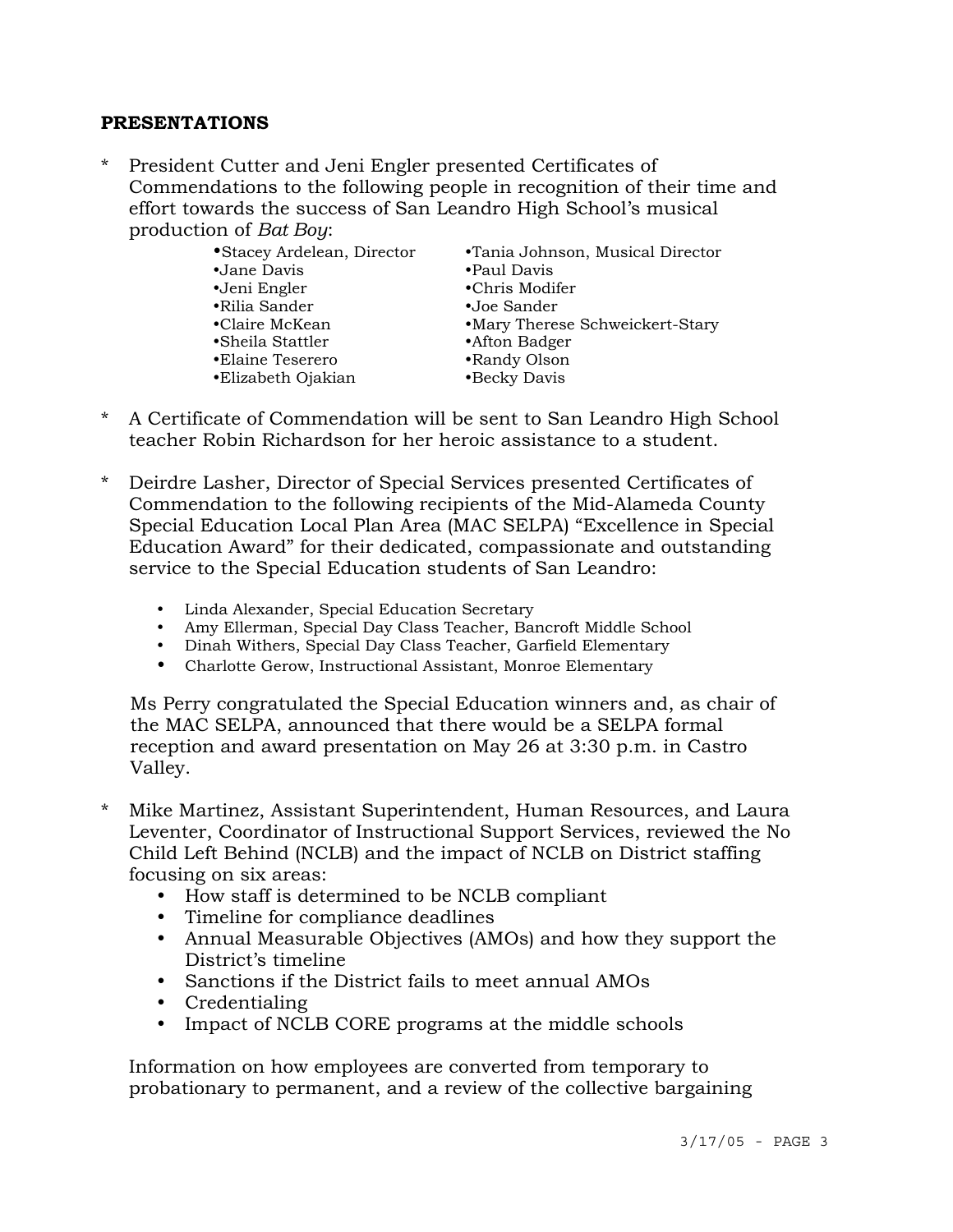agreements as it relates to the hiring practices was shared. Ms. Leventer said that by October, 2006, the District needed to be 100% compliant which may be difficult due to compliance of Special Education teachers in every subject area. Currently 76.2% are highly qualified teachers, a year ahead of the June 2006 deadline.

 Ms. Leventer explained the types of credentials: Emergency, limited, Board authorization, and supplemental, indicating that not all are NCLB compliant.

 Ms. Leventer said that CORE was used at the middle schools as a way of bridging the two sets of rules for elementary and secondary; however CORE had its own set of rules. Ms. Leventer added that due to the difficulties of creating a schedule, with the restrictions of CORE and the added NCLB compliance issues, the middle schools were "unbraiding" (undoing) the CORE and were no longer hiring multiple subject credentialed teachers.

 Assistant Superintendent of Human Resources, Mike Martinez, reviewed how teachers are converted from temporary to probationary to permanent status; the teacher contract, and hiring procedures.

 The Board had concerns and comments regarding the NCLB impact on CORE programs at the middle schools and Special Education highly qualified teachers.

 In light of the District's difficulty in hiring fully credentialed teachers and salary issues, Mrs. Hague did not agree with the District's decision to not consider offering at least one grade level for multiple subjects for CORE at the middle schools. Mrs. Hague also asked about the number of elementary teachers currently on leave and how that would impact those temps who may be interested in those positions, and if the District had begun hiring from outside the District. Mr. Martinez said that following the hiring of permanent and probationary transfers, the required first posting had been completed, and that consideration of temporary teachers for those vacant positions would begin soon, adding that at this time, Human Resources was only accepting applications from outside the District. Because of her strong interest in this area, Mrs. Hague had great misgivings and concerns regarding what could have happened to our middle school teachers.

 In response to Mrs. Hague's question, Mr. Martinez explained that typically the conversation of Probationary 2 employees being brought back if there are fewer teachers on leave than temporary teachers takes place in October.

 Ms. Perry said that in the area of Special Education and NCLB, the new U.S. Secretary, Margaret Spelling recognizes the need for some flexibility. Ms. Perry suggested identifying the "real life" cases and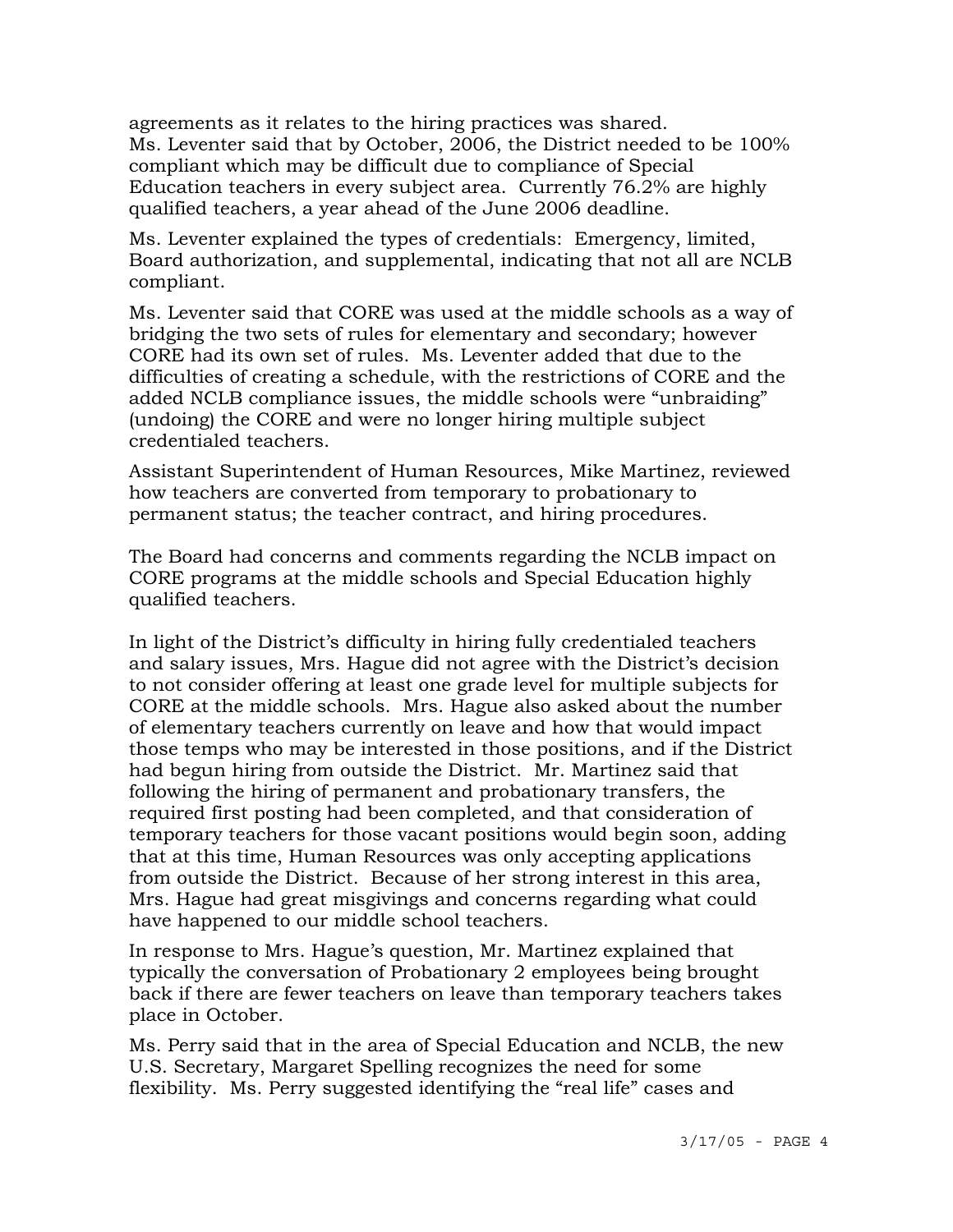forwarding them on to the state.

 Mr. Cassidy asked how the District would get the Special Education teachers compliant. Ms. Leventer said that with the "not new" teachers, site administrators would use observation and/or the portfolio method. With the changes at the middle school, Mr. Cassidy asked about the District's plans to close the achievement gap at the middle schools specifically in the area of Math. Ms. Leventer said that by focusing on a single subject area, that test would cover a higher level of Math enabling the teacher to be qualified to teach that subject.

 Mr. Richards asked for a copy of the presentation by email. He concurred with Mrs. Hague's concerns on the impact on the teachers and felt that, in order to minimize that impact, he would like to see the District provide services and abilities needed to those remaining teachers.

 Mrs. Cutter asked how many times a year the CSET was offered, and if a teacher could take a designate class and have it added to their current credential. Ms. Leventer said that the "not new" teachers could add a supplemental to their current credential; however the new teachers could not use the supplemental to be NCLB compliant, adding that because the credentialing rules are also rigid, even if you come up with a solution that makes NCLB work, you still have the credentialing matter and the restrictions of CORE under the state credentialing. Mrs. Cutter felt that CORE had positive results in the past at the middle schools and was concerned about the future. Ms. Leventer said that there are other models and different approaches to CORE which would allow you to stick with a single subject credential.

The Board thanked staff for the cohesive presentation.

# **PUBLIC TESTIMONY ON NON-AGENDA ITEMS**

y Wilson parents, Maria Mendoza, Linda Morrar, Federico Sanchez, Elvira Ramirez, Paty Flores, Hendy Huang, and Lisa Salminen, addressed the Board in regards to the selection of a new Principal and Vice Principal stressing the importance of having diverse and bilingual administrators, who are highly visible, and who encourage parent involvement.

 Ms. Morrar, Ms. Flores, and Mr. Huang were interested in being part of the selection process committee.

 Mr. Huang presented President Cutter with signed requests from Wilson parents urging the principal to reconsider his decision to leave the school. Mrs. Cutter said that she would forward copies to the Board.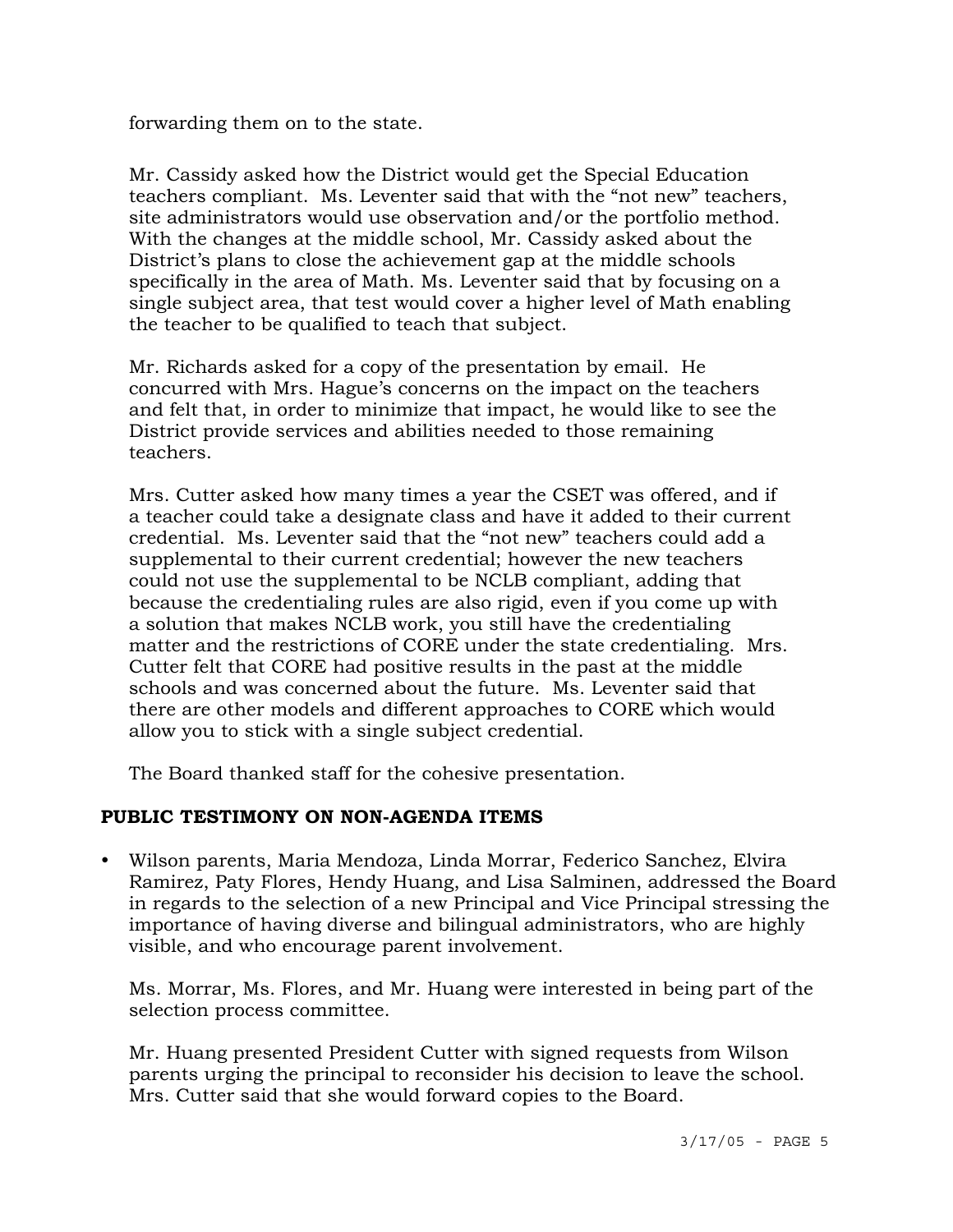- Hendy Huang also addressed the Board regarding the students at Wilson not being allowed in the classroom before the bell rings on rainy days. **PRESENTATIONS**
- Assistant Superintendent of Business Services reviewed the Governor's proposal and discussed the possible impact to the District's financial position.

 Overall, Mr. Glaster felt that the Governor's May Revise, which is a revision of the January proposal, was a major disappointment to the education community stating that The Education Coalition maintains that the Governor broke his promise regarding Proposition 98 where, since 2001-02, nearly \$6 Billion is owed to the K-14 Education community.

 He highlighted final funding changes for the current fiscal year and a budget proposal for next year indicating that the proposals are subject to debate and approval by the legislative branch. Specific proposals impacting K-12 education and our District included:

- COLA increase from  $3.93\%$  to  $4.23\%$ ;
- Teacher Recruitment, Retention, and Recognition Block Grant allowing districts to recruit and retain teachers and principals at schools in the bottom three deciles, (based on 2004 Academic Performance Index (API), which would include Washington, Wilson, and Garfield elementary schools;
- Teacher Credentialing Block Grant provides additional services for teachers beyond the first and second year of teaching;
- Class Size Reduction Expansion;
- Career Technical Education for grades 7 and 8 (a pilot program for career exploration coursework);
- Supplement Instruction for those students who have failed or are at risk of failing the high school exist exam;
- Fruits & Vegetables for the school breakfast program;
- Categorical and Block Grant Program Transfer Flexibility

Mr. Glaster added that additional one-time proposals such as smaller learning environments, physical education testing, deferred maintenance, and charter school facilities grants were also included in the proposal.

He said that Superintendent Lim, Mr. Martinez, and him would be attending the School Services May Revise workshop where they would be discussing specifics and the impact on the District.

Mr. Cassidy asked for (1) the exact number of schools in California that fall in the bottom three deciles; (2) a copy of the PowerPoint presentation from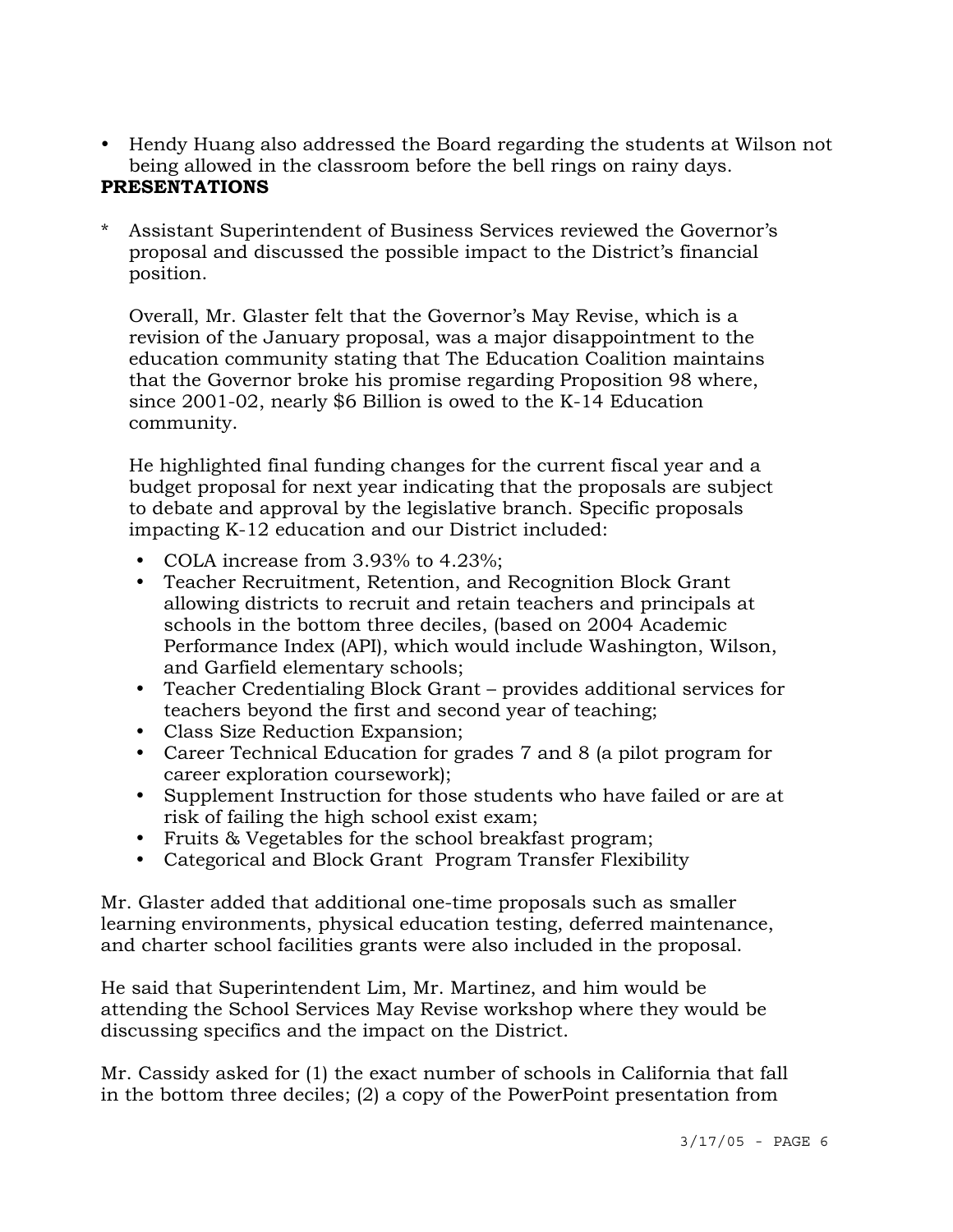the workshop; and (3) an update on the consequences if the state doesn't come through with funding or a state budget.

Ms. Perry said that she attended a press conference in Sacramento showing the number of Districts who had passed resolutions preserving Proposition 98 funds. She had a copy of the Educational Coalition news release and portions of the May Revise which she would share with the entire Board.

Mrs. Hague was pleased with the District's decision to support the coalition at the rally on May 25. She concurred that it would be helpful to our community outreach for the parcel/bond if we could specifically address how much money the District would lose as a result of the Governor's proposal.

Mr. Glaster said that he expected to have specific numbers, per ADA, after the workshop, and that staff would provide the Board with a copy of the presentation.

# **REPORTS**

- 1) Correspondence Clerk Davis reported receiving the following emails from Tom Scovill concerning the principal at McKinley Elementary School; Tom Combs regarding the new bond campaign; and Lorraine Yoshikawa, Adenrele Oloye, Beverly Bull, Nida Ang, and Kecia Sims in support of teachers.
- 2) Superintendent's Report Superintendent Chris Lim announced
	- The community workshop session at San Leandro High School on May 23 at 6:30 p.m. in the cafeteria, that flyers had been sent out to approximately 700 people, and it was posted at all school sites;
	- Jefferson Dedication is June 2 beginning at 4:30 p.m. at Jefferson;
	- May 25 Rally the buses are full, however the District Office is car pooling and if you would like to join them, please let them know; noting that only our District, in Alameda County, was participating in the rally, by allowing release time to attend;
	- A tentative school calendar agreement was reached with August  $31<sup>st</sup>$  as the first day of school;
	- San Leandro High School student Afu Chan, creator of a chalk pastel called "Afro Girl", won the Congressional Art Award for California's 13th District; it will be displayed at the White House for one year adding that this is the second time in a row that a District student has earned this award;
	- She, along with four other superintendents, would be meeting with Jack O'Connell in Piedmont on May 18 to discuss budget and No Child Left Behind issues.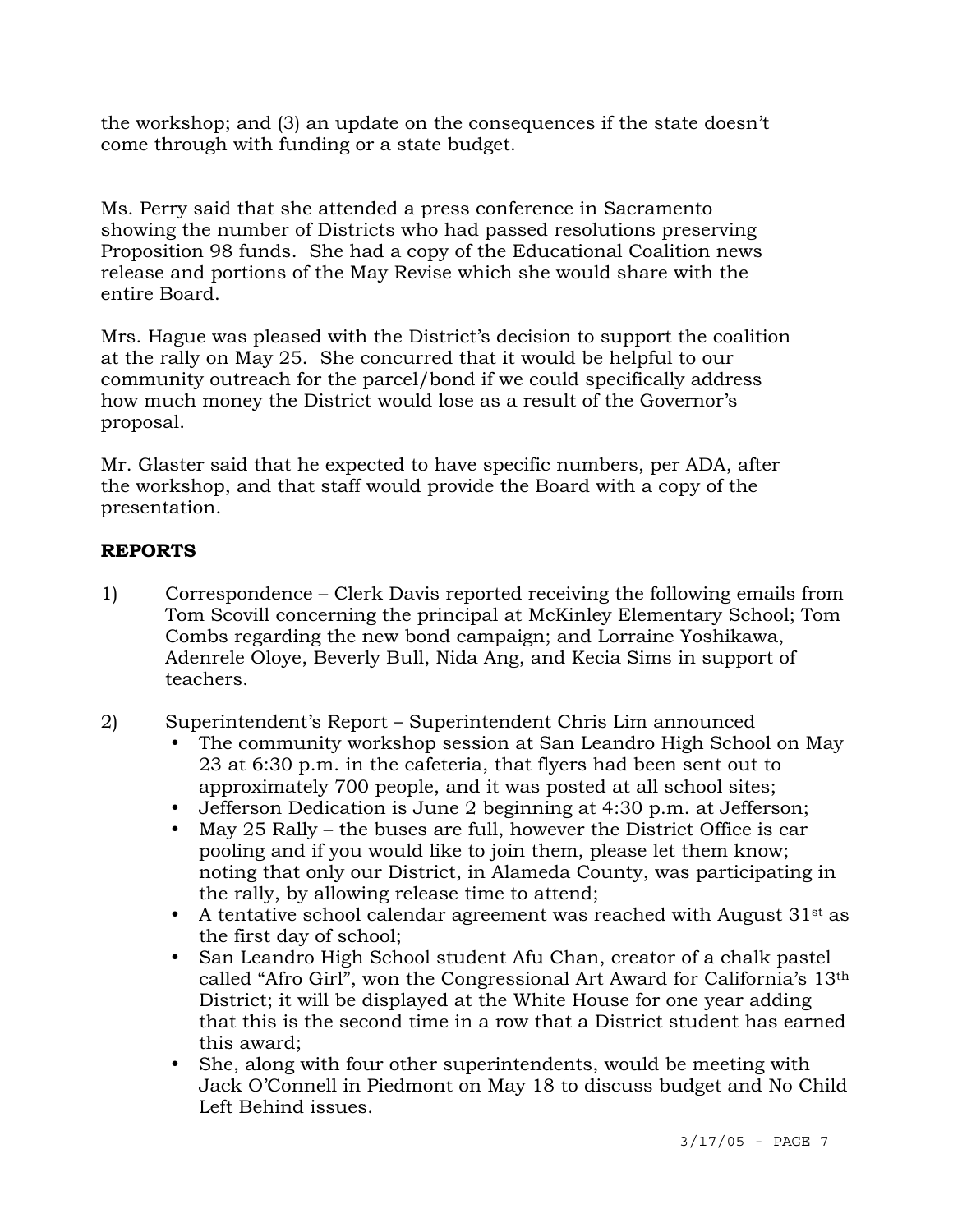- 3) Board Committee Reports
	- City/District Liaison Mr. Heystek reported that the committee met on May 12 at City Hall and discussed updates on the 2005-06 School Resource Officers funding (the vacant SRO position would not be replaced); 2005-06 DARE Program funding (suggestions included using retired core of officers to deliver the DARE curriculum); and Status of the Joint Grant application for Bancroft Middle School sports field. They also discussed the Annual Walk to School, Bike to School Program which is scheduled for the month of October. A subcommittee (Mayor Young, Trustee Davis and him) has been convened to coordinate the City event. Suggested agenda items for the June 27 Joint Meeting included (1) Walk to School, Bike to School event; (2) distribution of our property taxes; (3) suggested status report on successful joint projects i.e. Muir soccer field, and Bancroft project. The next meeting will be in July, with Surlene Grant serving as the new City chair.

 Mrs. Cutter added that the suggestion of adding the parcel tax to the joint meeting was discussed and it was decided that our staff would meet with the City to share "lessons learned" regarding the process. Regarding future joint dedications, the District should be invited to let the community know of our contributions to the specific projects. Mr. Heystek suggested adding "who is doing a tax measure next", so that we could share our intensions on what type of revenue sources we would want to place before the voters.

 Mr. Cassidy was disappointed in the suggestions for the Joint meeting agenda, stressing that the parcel tax should be discussed, and the Superintendent should share her community workshop presentation with the City.

 Mr. Heystek felt that the full Board should be included in the agenda process for these meetings. It was the consensus of the Board to schedule a discussion regarding possible agenda items for the June 27 Joint meeting.

 Ms. Perry was interested in the direction of the discussion regarding property taxes. Mr. Heystek said it would be an education process around the percentage of property taxes going to fund which programs, with Mr. Davis adding that it would include identifying exactly what benefits the District.

 Mr. Cassidy would like what percentage of the sales tax that benefits our District included in that discussion.

- Communications Mr. Cassidy reported that the committee met on
	- 3/17/05 PAGE 8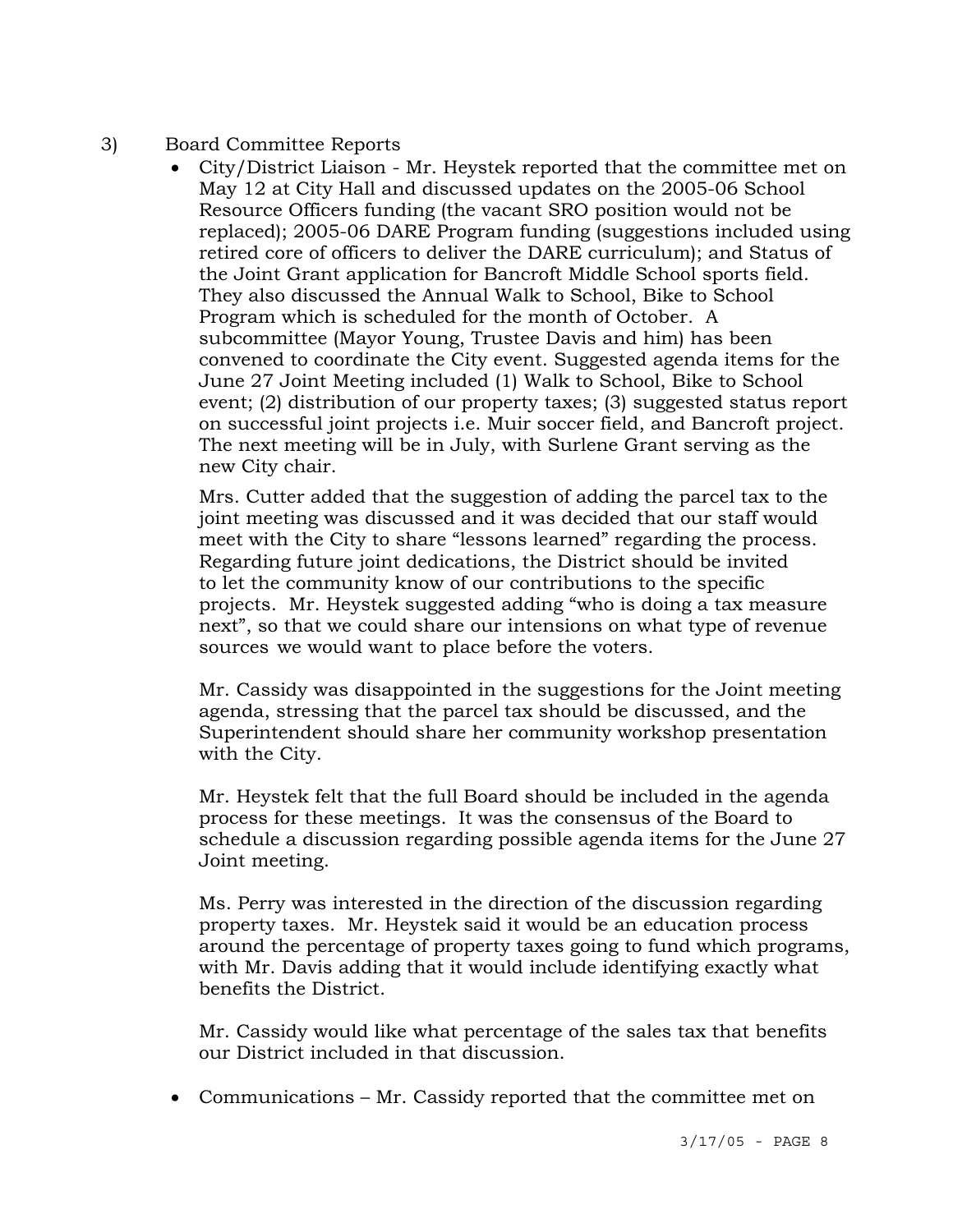May 10 and discussed the Jefferson dedication and requested that each Board member receive a copy of the flyer by email; they also discussed the May 23rd workshop stating that there would be a committee meeting on May 18 to review the format, draft presentations and discuss a possible "timed" agenda.

- 4) Board Representatives' Reports
	- Drug, Alcohol, Tobacco Education Mrs. Cutter reported that she attended the meeting on May 12 and they discussed the status of the TUPE grant and the nurses' involvement. She mentioned Tim Moder's, an executive director of the Community Health Education Institute in Berkeley, request for a letter of support from the District against businesses in San Leandro selling tobacco. There will be a Healthy Start Survey next year. Funding for a gang expert to serve the middle schools and high school (perhaps three days of week) and if Red Ribbon Week was worthwhile were also discussed.

The Board took a break at 9:40 p.m. and reconvened at 9:45 p.m.

# **CONSENT ITEMS**

Mr. Richards requested that 2.2-C be removed from the Consent Calendar.

General Services

| $1.1-C$         | Approval of Board Minutes – May 3, 2005                                           |
|-----------------|-----------------------------------------------------------------------------------|
| $1.2-C$         | Approval of Board Minutes – May 5, 2005                                           |
| $1.3-C$         | Resolution #05-28 – Board Compensation                                            |
| $1.4-C$         | Resolution #05-29 – Board Compensation                                            |
| Human Resources |                                                                                   |
| $2.1-C$         | Acceptance of Personnel Report                                                    |
| $2.3-C$         | Certificated District Interns to Receive Preliminary Teaching<br>Credential       |
| $2.4-C$         | Certificated District Intern to Receive Professional Clear Teaching<br>Credential |

# Educational Services

3.1-C Designation of Representatives to the California Interscholastic Federation League (CIF)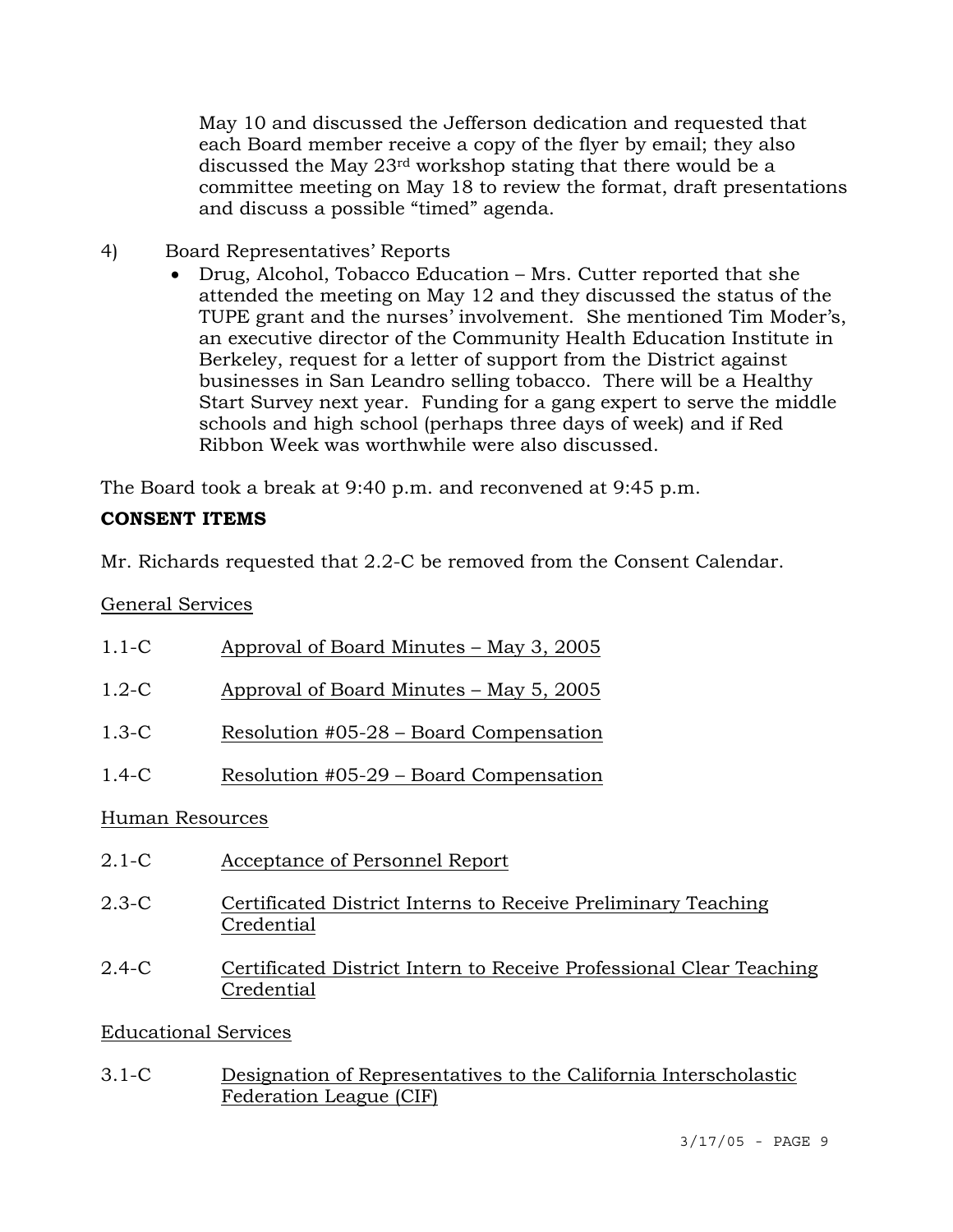- 3.2-C Approval of Proposed Stipulated Expulsion Order of Student E32- 04/05
- 3.3-C Approval of Proposed Stipulated Expulsion Order of Student E33- 04/05
- 3.4-C Approval of Proposed Stipulated Expulsion Order of Student E34- 04/05
- 3.5-C Approval of Administrative Panel's Recommendation for Expulsion for Student E26-04/05
- 3.6-C Approval of Administrative Panel's Recommendation for Expulsion for Student E28-04/05

## Business, Operations and Facilities

- 4.1-C Intra-Budget Transfers
- 4.2-C Resolution #05-30 to Declare Certain Equipment Surplus and/or Obsolete
- 4.3-C Notice of Completion Health & Safety Retrofit Modernization of Bancroft and John Muir Middle Schools
- 4.4-C Change Order #12 Jefferson Elementary School Increment II
- 4.5-C Resolution #05-31, Establishing Special Reserve Fund 20 for Retiree Benefits

On a motion made by Mr. Davis and seconded by Mr. Richards, the Board approved the remaining consent items by a 7-0 vote.

#### Human Resources

## 2.2-C Declaration of Need for Fully Qualified Educators

Mr. Richards noted that the listing of positions where there are insufficient number of certificated persons who meet the district's specified employment criteria was not included in the Board packet. Because Mr. Martinez confirmed that this was not a time sensitive matter, it was the consensus of the Board to table it to the June 7 Board meeting.

#### **ACTION ITEMS**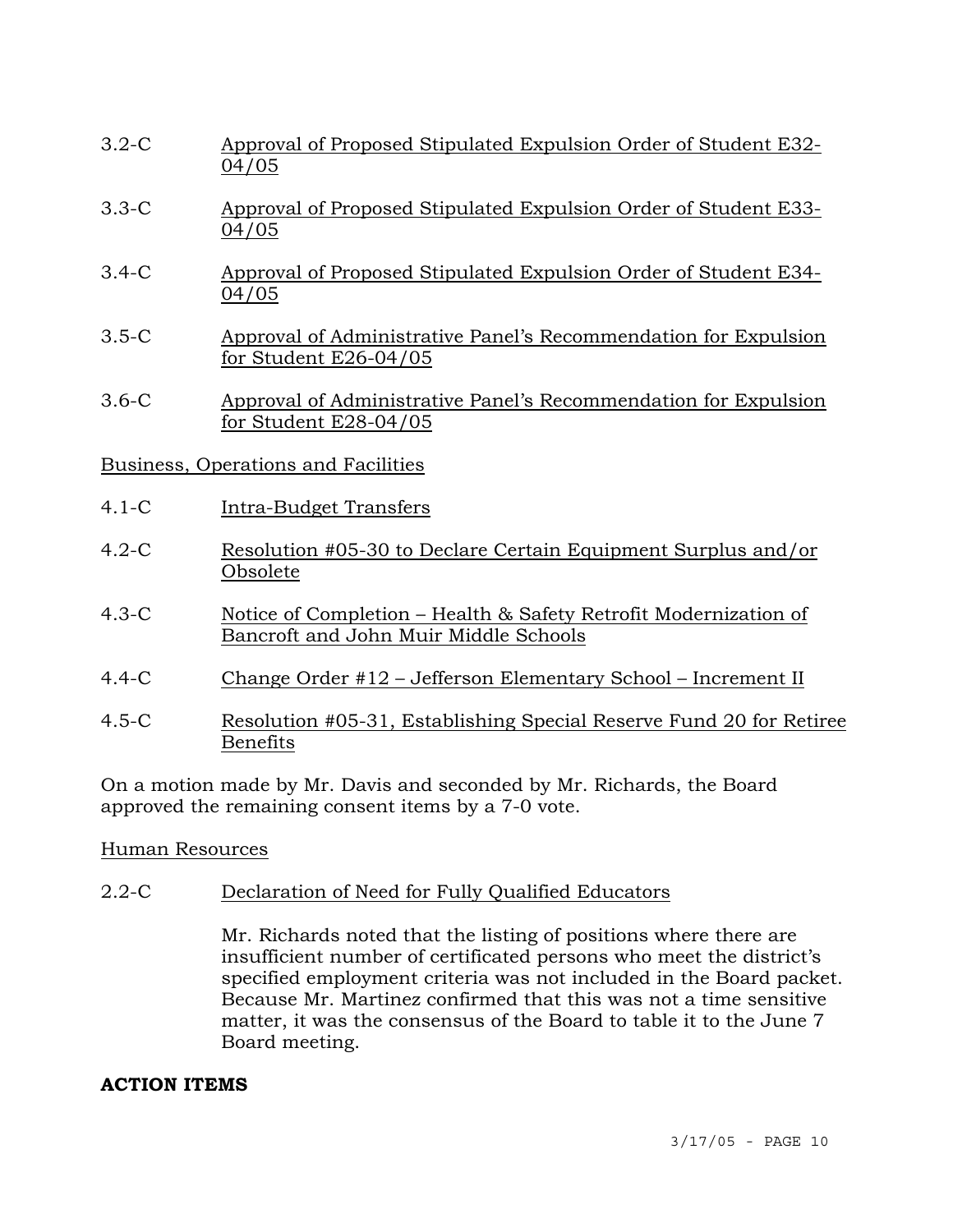#### Human Resources

# 2.1-A Math Coach Job Description

On a motion by Mr. Davis and seconded by Mrs. Hague, the Board approved the job description for the Math Coach by a 7-0 vote. **CONFERENCE ITEMS** 

# General Services

# 1.1-CF Schedule of Regular Board Meetings for 2005/2006

The Board discussed and considered approving the Schedule of the Regular Board meetings for 2005/2006.

Superintendent Lim said she met with President Cutter and Vice President Richards and drafted the calendar.

Following the discussion around conflicts occurring in July and August and Mr. Cassidy's concern regarding the importance to have two meetings in those months simply because of the work that need to be accomplished for a successful bond and/or parcel tax, it was the consensus of the Board that July 6 would be a placeholder with July 20 being the designated meeting; and August 9 would be the placeholder with August 23 being the designated meeting, and the January 9 meeting will be held at the District Office if the City was not available.

On a motion made by Mr. Davis and second by Mr. Richards, the Board approved the Schedule of the Regular Board meetings for 2005/2006 by a 7-0 vote as amended.

# 1.2-CF Proposed BP 3350-Travel Expenses

The Board discussed and considered adopting the proposed BP 3350-Travel Expenses.

On a motion made by Mr. Davis and second by Mr. Richards, the Board adopted BP 3350-Travel Expenses 7-0 vote.

# 1.3-CF BP 4133, 4233, 4333-Travel Expenses – All Personnel

The Board discussed and considered adopting revised BP 4122, 4233, 4333-Travel Expenses – All Personnel.

On a motion made by Mr. Richards and second by Mr. Davis, the Board adopted revised BP 4122, 4233, 4333 – Travel Expenses – All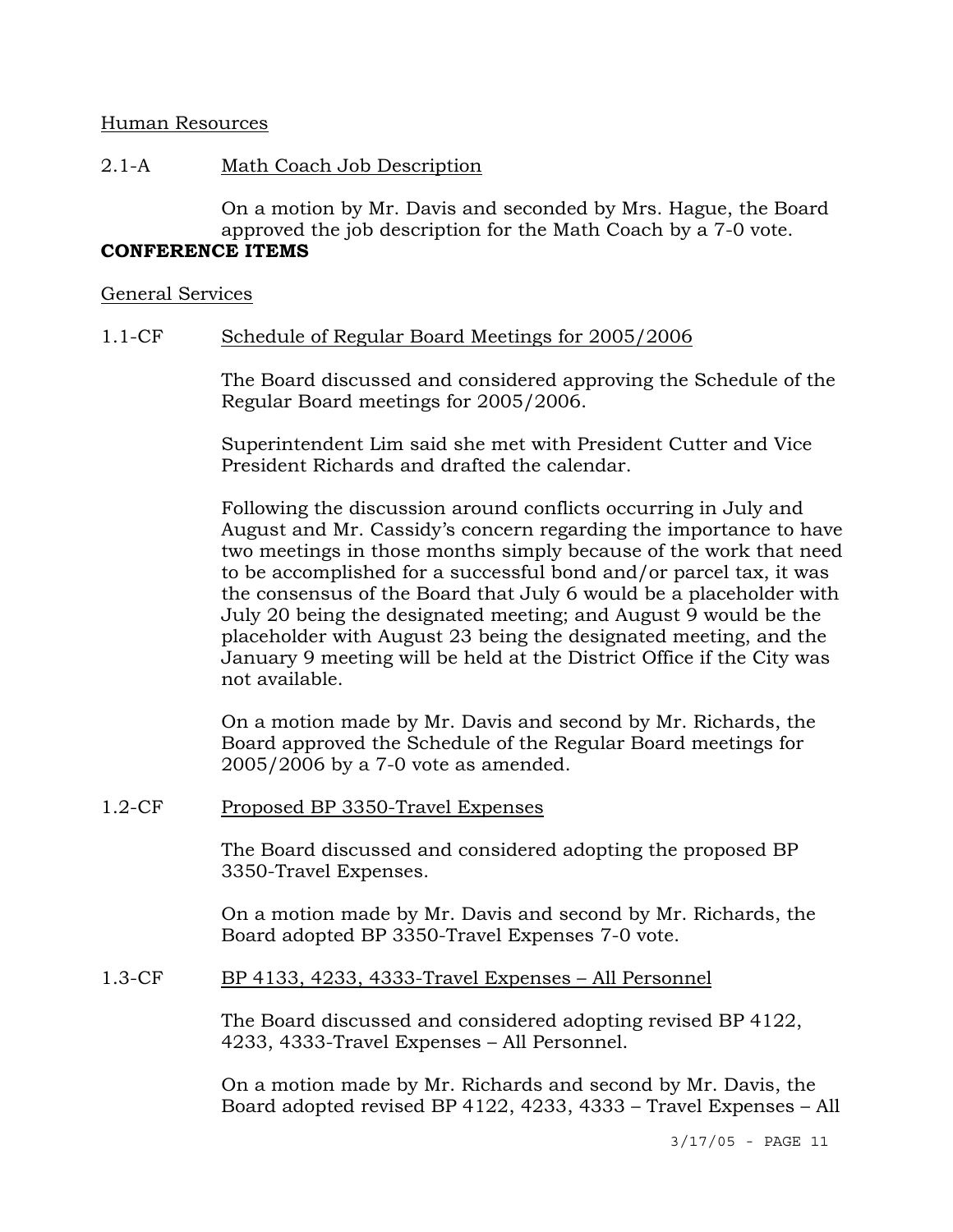Personnel by a 7-0 vote.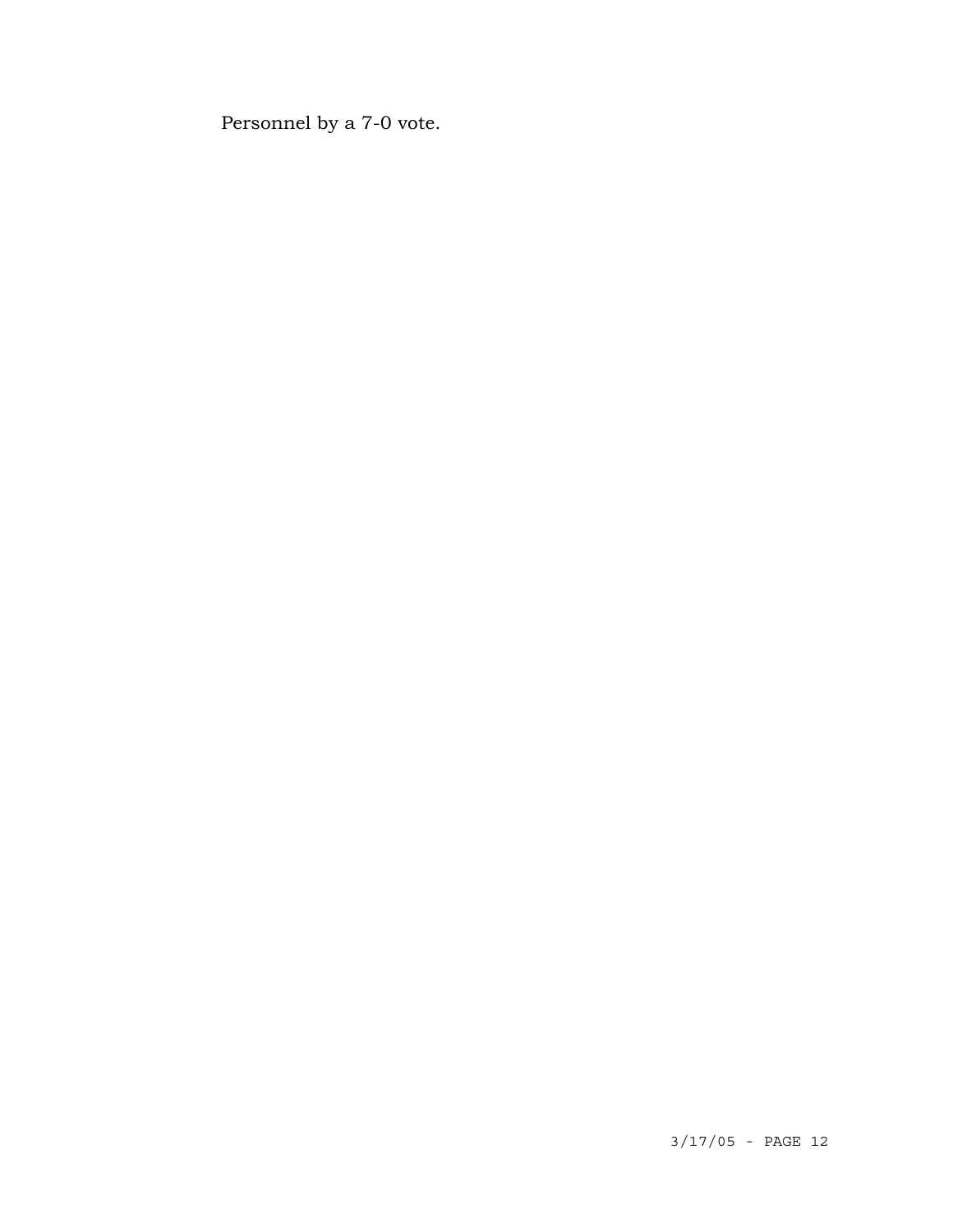1.4-CF BB 9250, Remuneration, Reimbursement, and Other Benefits The Board discussed and considered adopting revised BB 9250, Remuneration, Reimbursement, and Other Benefits.

> On a motion made by Mr. Richards and second by Mr. Davis, the Board adopted revised BB 9250, Remuneration, Reimbursement, and Other Benefits by a 7-0 vote.

#### 1.5-CF BB 9121, 9122, 9123, President/Vice President, Secretary, Clerk

The Board discussed and considered adopting revised BB 9121, 9122, 9123, President/Vice President, Secretary, Clerk.

The discussion centered around the role of the vice-president with respect to the appointments of standing committees, conferring with the President and Superintendent on crucial matters, and agenda preparation.

Mr. Cassidy suggested deleting "Ad-Hoc" from #3 under "Duties of the Vice President", and requested adding verbage to #3 of the "Duties of the President", stating that in the event of a disagreement between the President and Vice President with respect to the appointment of a committee, the President shall have the sole discretion of making the appointment.

Mr. Heystek would like the Board to discuss, during their goal setting this summer, the process for putting items on the agenda.

Mrs. Cutter shared some history regarding the agenda planning process, and had concerns regarding the proposed process; and the wording, *"President and Superintendent or designee conferring on crucial matters which may occur between Board meetings."* It appeared to her that meetings and decisions on crucial matters would be made without the input from the other members. She wanted to know the process that other Boards follow.

Mr. Davis said that what was being advocated was simply involving the vice president in the process so that if there was a need during the course of the year, a smooth transition would be possible.

Ms. Perry stated that she conduct an informal survey of districts in Alameda and Contra Costa counties and discovered that in most cases, only the Board president was part of the agenda planning and the vice president was not included; however in Alameda, Board members rotated, did not use a "succession of officers" model, and had election of officers each year.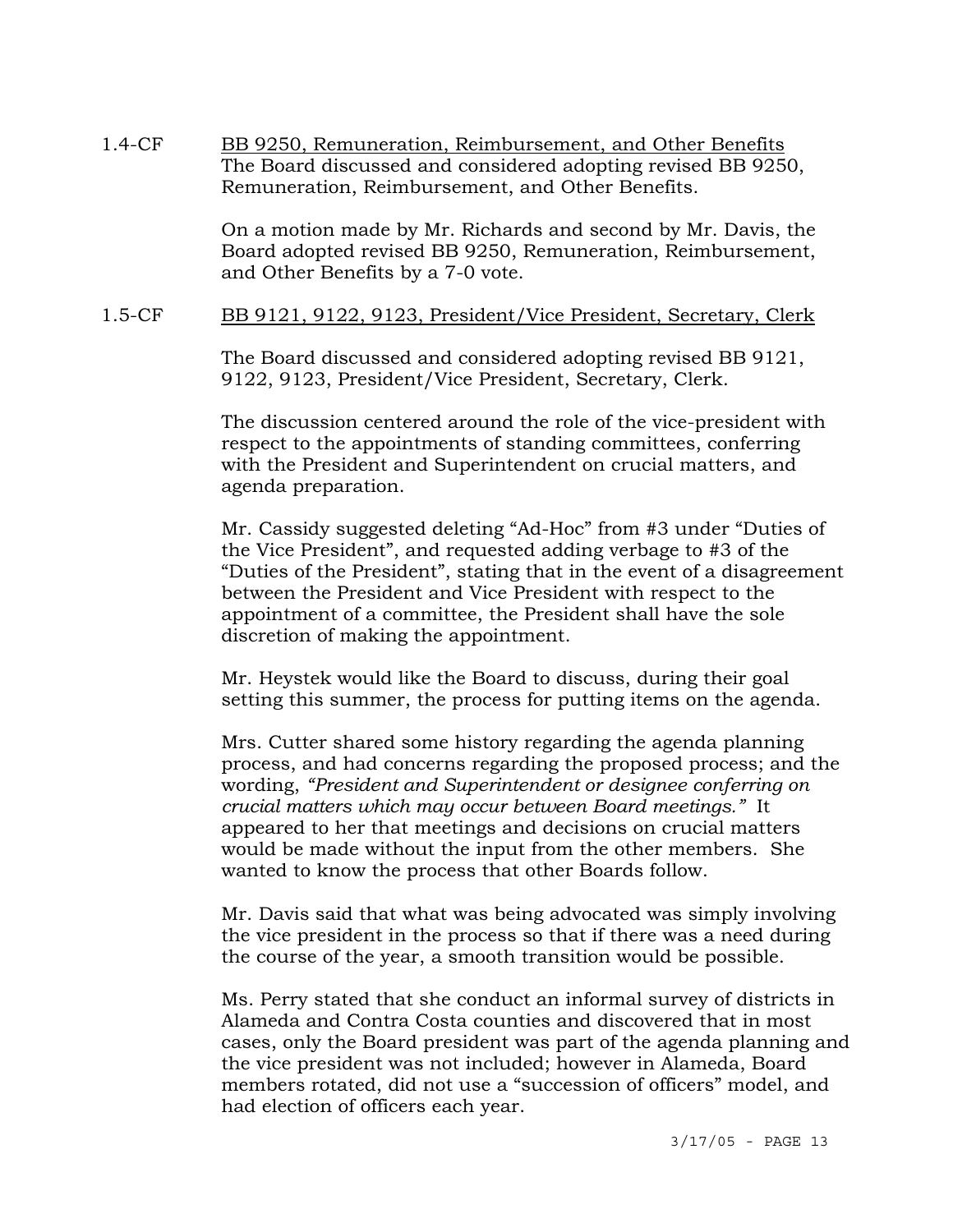On motion made by Mr. Davis and seconded by Mr. Richards, the Board adopted revised BB 9121, 9122, 9123, President/Vice President, Secretary, Clerk with the following amendments by a 4-3 vote with Cassidy, Davis, Hague, Richards voting "Aye"; and Cutter, Heystek, and Perry voting "No".

- y **President, Other Duties #3** should read: *"Appoint in consultation with the Vice-president all standing committees.* *In the event of a disagreement between the President and Vice President, with respect to the appointment of a committee, the President shall have the sole discretion to make the appointment***."**
- y **Vice-President #3** should read: "*Consult with the President for appointments to all standing committees." (Deleting Ad-Hoc).* Adding *Vice* to the word President at the top of BB 9121(c).

#### 1.6-CF BB 9322, Agenda/Meeting Materials

The Board discussed and considered adopting revised BB 9322, Agenda/Meeting Materials.

An area of concern was establishing an agenda preparation calendar on a monthly basis.

Superintendent Lim clarified that in her discussion with the President and Vice President, she emphasized the need for flexibility regarding a monthly agenda preparation calendar and that the expectation needed to be clearly understood that the calendar could change at a moments notice due to her schedule.

On a motion made by Mr. Richards and seconded by Mr. Davis, the Board adopted revised BB 9322, Agenda/Meeting Materials by the following 5-2 vote:

 Ayes: Cassidy, Davis, Hague, Perry, Richards No: Cutter, Heystek

On a motion made by Mr. Davis and seconded by Mrs. Hague, the Board extended the meeting to 11:00 p.m. by a 6-1 vote. Mrs. Cutter voted no.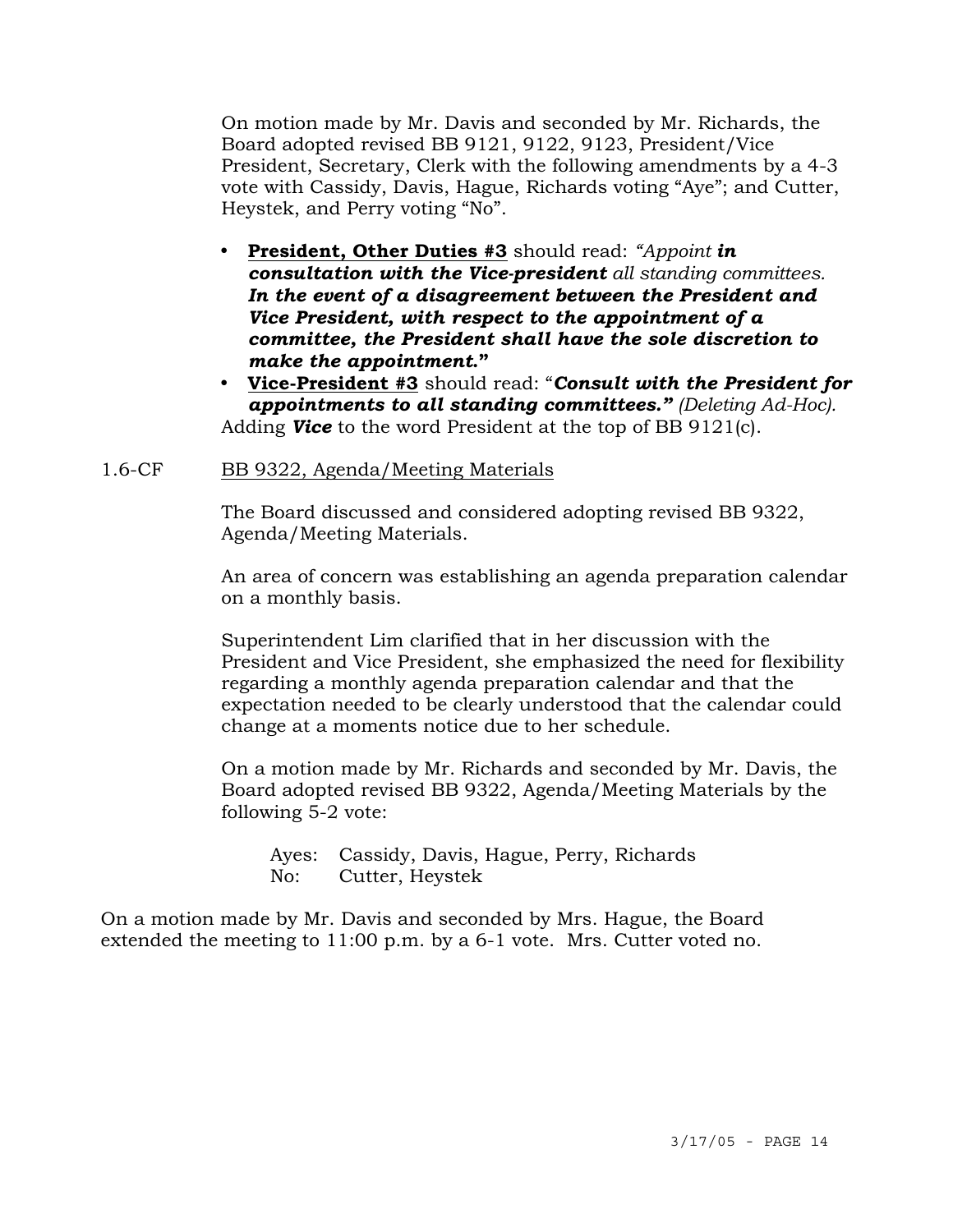### **INFORMATION ITEMS**

#### Educational Services

#### 3.1-I Professional Development Plan for 2005/2006

Staff presented the Professional Development Plan for 2005/06.

Ms. Wong explained that the plan was developed based on districtwide student achievement data and needs assessment from teacher leaders (Math & Literacy facilitators, EL Coaches), site administrators and that the plan was shared with principals for feedback and fine-tuning before presenting it to the Board.

Components included: effective use of teacher collaboration, including cross/grade/course, articulation; district-wide assessments that include formative, diagnostic, and progress monitoring; standards-based adopted materials; focused lesson cycles; varied instructional strategies; and teacher and principal leadership training.

In addition to a graphic showing the District's focus on professional development for 2005/06 for principals; teachers; and classified staff, Ms. Wong shared a working calendar for sites to use in their school planning.

Mr. Heystek asked how successful the Professional Collaborative Time (PCT) been at the high school. Ms. Wong said that this year, most of the time had been used in preparation for the WASC visit next year. She added that next year ten PCT days had already been designated for block scheduling work.

In response to Mr. Cassidy, Ms. Wong said that with the addition of a new data management system, teachers would receive results of the testing the next day.

Ms. Perry appreciated classified staff having training. Ms. Wong said that training on proper procedures for imputing data at registration of students into Aeries was scheduled to help alleviate errors in the system and make it consistent. Because this was an Educational Services plan, maintenance staff development was not included, another concern that Ms. Perry raised.

Mrs. Hague was concerned about the quality of the GATE program for teachers' professional development. Ms. Wong explained that GATE funds were limited, so the decision was made to distribute the money between GATE identification, referral process, site-based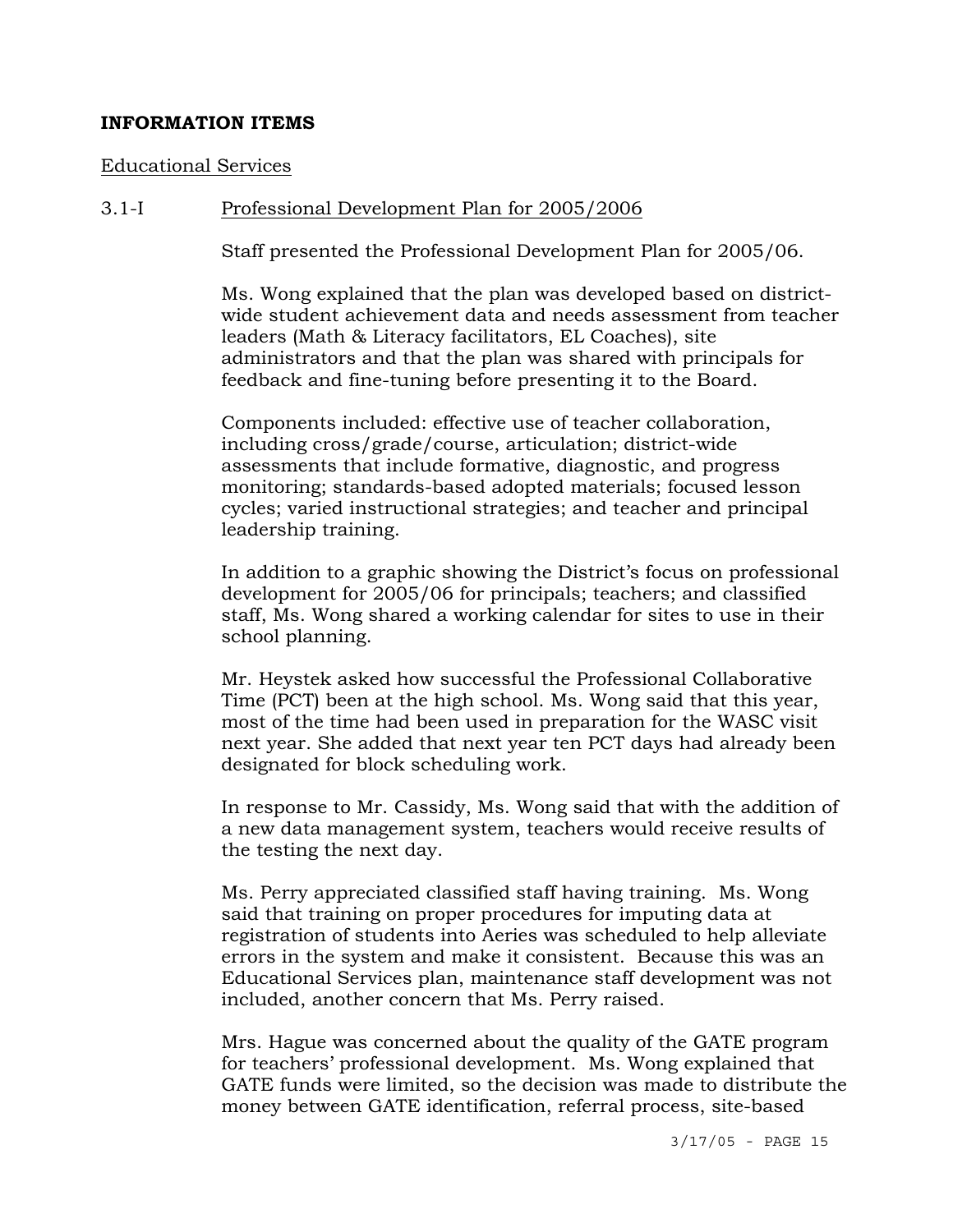GATE parent information night, differentiated instructional strategies and testing, adding that parent education was not included in the plan because this plan focuses on teachers and sites.

The Board thanked Ms. Wong for the informative presentation.